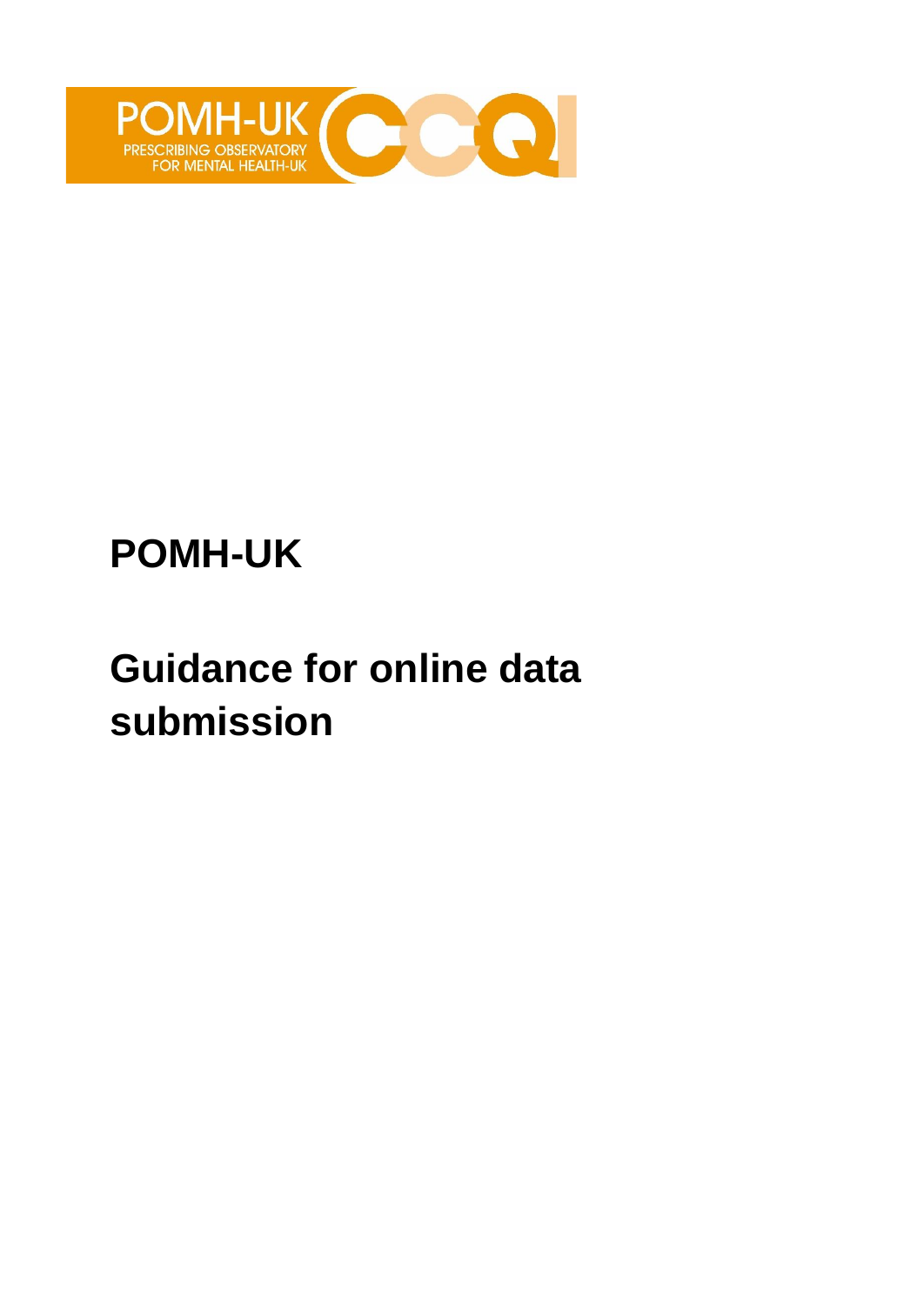# **Introduction**

### **About this guidance**

This guidance is provided to assist your Trust/organisation in submitting data online for POMH-UK quality improvement programmes (QIPs).

#### **Timeline**

Typically you will have one month to enter data for each QIP, though the period of data collection and entry may overlap if planning allows. The timeline will be at the front of the data collection tool.

#### **Quick tips:**

- The POMH-UK lead for your Trust/organisation holds the username and password to access the online data entry form. Please contact them in the first instance if you do not know your login details. The login password is case-sensitive.
- Partially complete forms can be saved and completed later. You can also amend any forms already submitted, as long as you do so within the data entry period. To amend or complete saved forms, you must keep a record of the **receipt number** provided.
- The *team code* format is the *three* digit code used to identify clinical teams. If you do not know your organisation or team code, please contact the local POMH-UK lead for your organization (the POMH-UK central team do not know your team codes).
- We kindly advise you use browsers such as Google Chrome or Microsoft Edge for online data entry on Formic. *Please avoid using Internet Explorer and any other unsupported browsers*.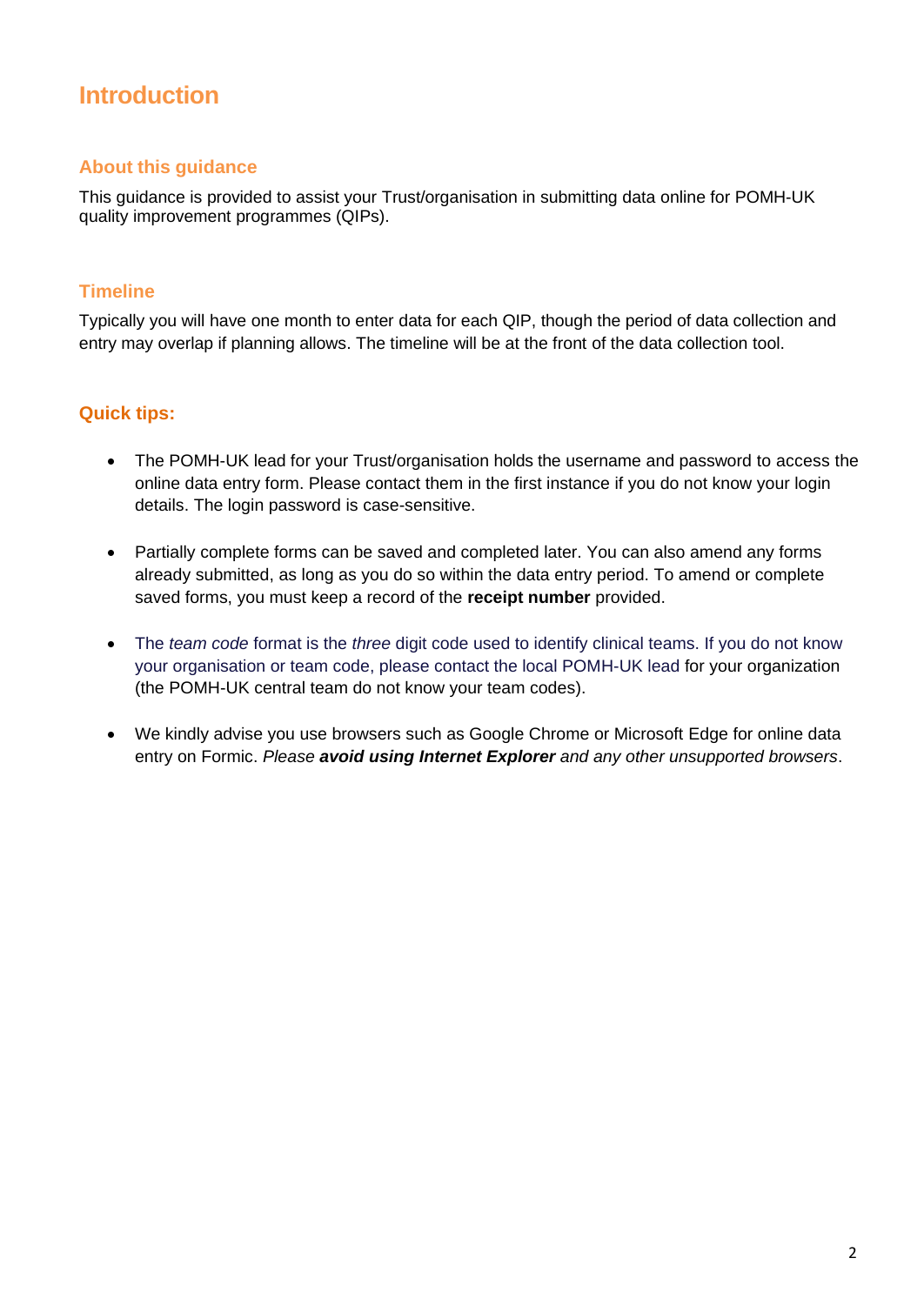## **How to access the data collection form online**

The following link will take you to the online data collection form: [http://rcop.formic.com](http://rcop.formic.com/) Click 'Login' at the left hand side of the screen.



This leads you to the Login page where you need to enter your username and password. These details have been emailed to the POMH-UK lead for your Trust/organisation. Enter your username and password (passwords are case-sensitive).

Click on the 'Log In' button located in the bottom right hand corner of the screen.

| <b>Options</b> | Login                                                |  |
|----------------|------------------------------------------------------|--|
|                | Please enter your username and password to continue: |  |
|                | Username:<br>Password:<br>ncel<br>Log                |  |

This takes you to the Projects page where the link to the online data entry form '**Topic Nn data collection form'** is available.

Clicking on the survey link takes you to the online data collection form.

| <b>Options</b>    | <b>Projects</b>                                                               |               |
|-------------------|-------------------------------------------------------------------------------|---------------|
| <b>C</b> Logout   | Please select a project from the list below:                                  |               |
| $\bullet$ Receipt |                                                                               |               |
|                   | ● POMHUK Topic 19b Prescribing for depression in adult mental health services | Download Data |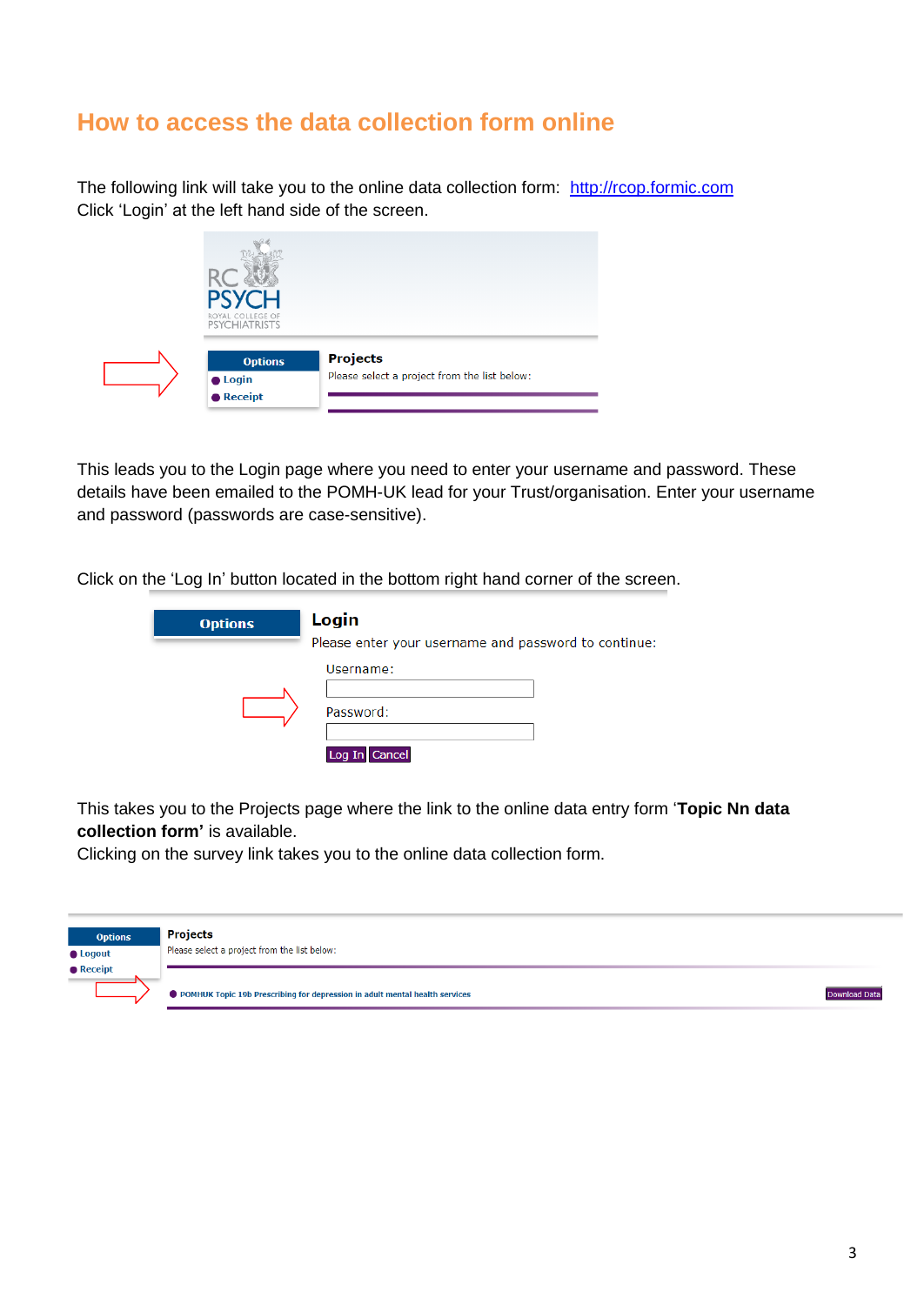# **Navigational tools**

Links to help you navigate through the form are available at the top left hand corner of the survey.



The navigational tools include options to go to the 'previous page', 'next page' or to 'cancel', 'clear', 'save', and 'submit' your data.

Clicking 'cancel' takes you back to the 'Projects' page. Please note that clicking 'clear', **deletes all the information you have completed on the form, not just on that specific page**. The 'save' option enables you to save partially completed forms for completion at a later date.

# **Skipping pages**

You can now jump to the designated page that you are looking for either to double check responses or to update any corrections during the data entry period. There is a bar at the bottom of each audit tool page with the page numbers in blue. The page you are currently on will be bolded.

#### Q8. Patient's self-assigned ethnicity, as recorded in the clinical records:

| White British/Irish<br>or White Other | Asian/Asian British | Mixed         | Not stated/<br>refused                                  |
|---------------------------------------|---------------------|---------------|---------------------------------------------------------|
| <b>Black/Black British</b>            | Other ethnic group  | Not collected |                                                         |
|                                       |                     |               | Page 1 2 3 4 5 6 7 8 9 10 11 12 13 14 15 16 17 18 19 20 |

## **Completion errors**

Data missed or completed inaccurately on the form will be displayed in the 'Completion Errors' box. Details include the page where the error(s) are, and what the error for that particular question is. To return to the question simply click on the link in the box.

| Mild depressive episode (F32.0)     |
|-------------------------------------|
|                                     |
|                                     |
|                                     |
| Moderate depressive episode (F32.1) |
|                                     |

Severe depressive episode without psychotic

symptoms (F32.2)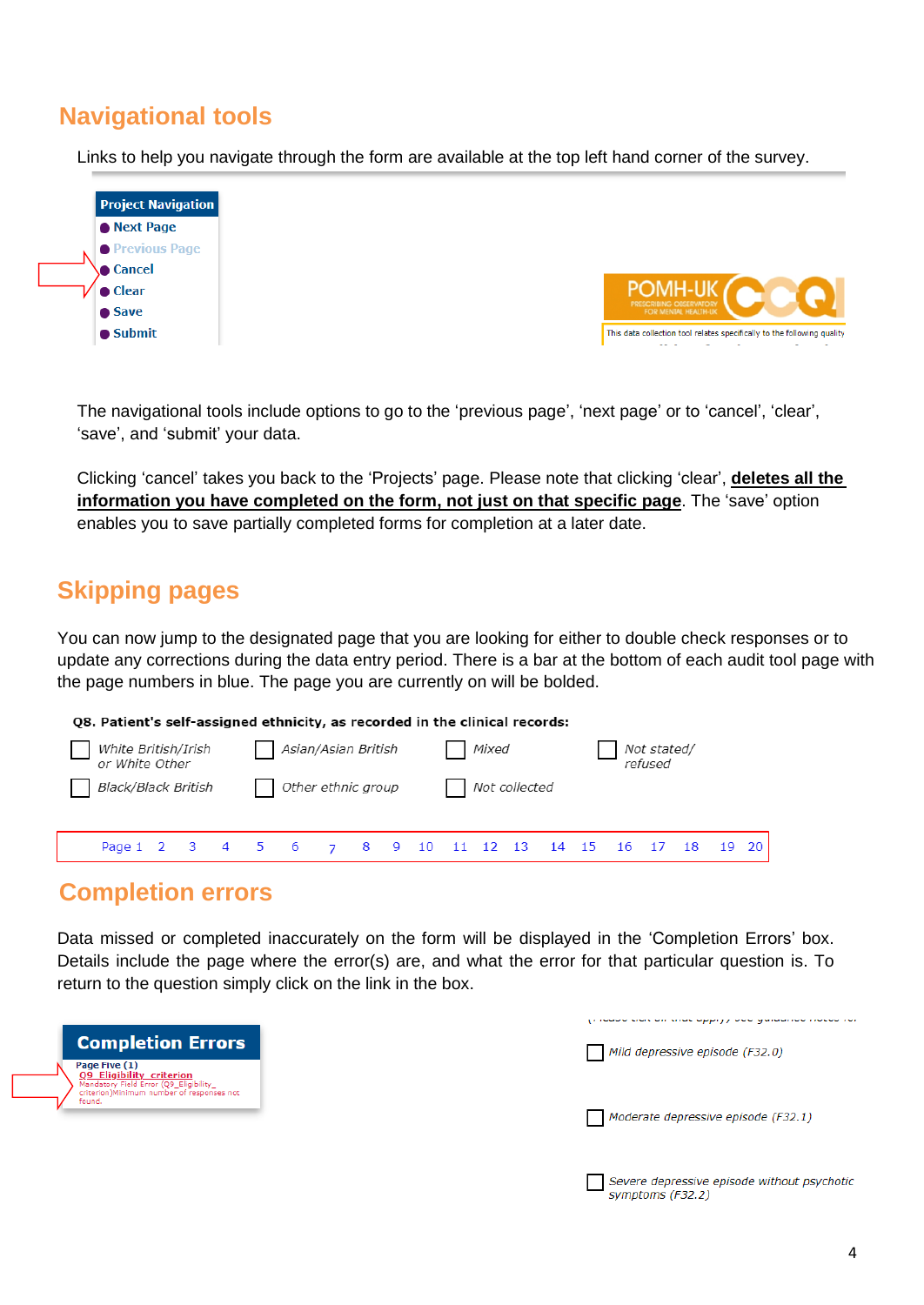## **How to enter doses**



## **How to access a partially completed form**

A receipt number will be generated for each form you save for completion later. You must save this receipt number in order to return to partially completed forms or to access previously submitted forms that you want to edit.

#### Saved.

```
Your responses for this form have been temporarily saved. To complete this form you will need to reload it using the supplied
receipt and select Submit.
```


To access the incomplete form, navigate back to the Projects page and click on the message "You have partially completed copies of this form". A list of saved forms will appear showing the date and time it was last saved. To access the form, click on the receipt number:



After submission you will be taken to the 'Complete' page which will display a thank you message.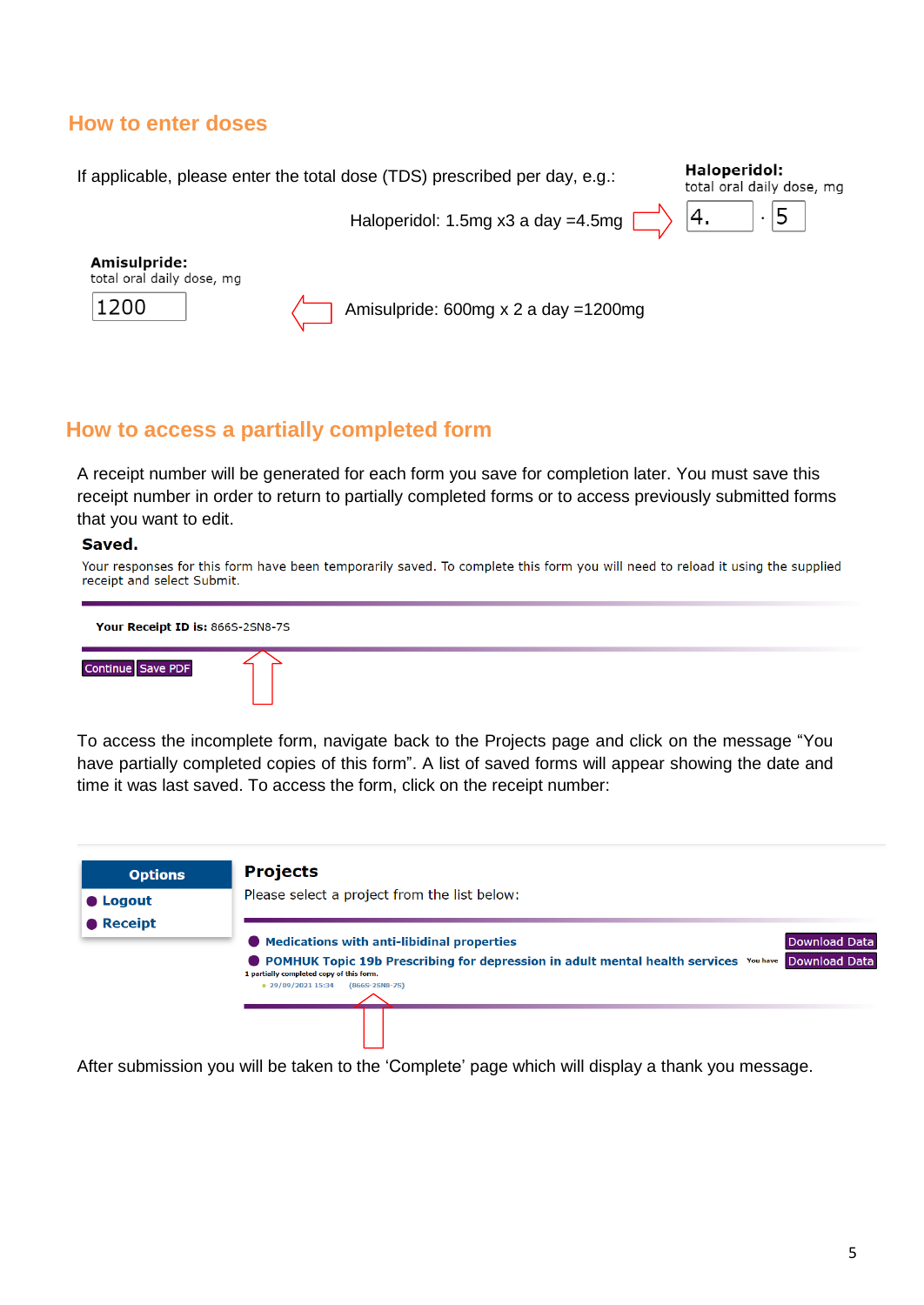## **How to access a previously submitted form for editing**

To access a previously submitted form for editing, please return to the main 'Projects' page and click on 'Receipt'.

| <b>Options</b>   | <b>Projects</b>                                                                                                                                                                                                                                                              |
|------------------|------------------------------------------------------------------------------------------------------------------------------------------------------------------------------------------------------------------------------------------------------------------------------|
| $\bullet$ Logout | Please select a project from the list below:                                                                                                                                                                                                                                 |
| <b>• Receipt</b> | <b>Medications with anti-libidinal properties</b><br><b>Download Data</b><br><b>POMHUK Topic 19b Prescribing for depression in adult mental health services You have Download Data</b><br>1 partially completed copy of this form.<br>$-29/09/202115:34$<br>$(866S-2SN8-7S)$ |

Enter the receipt ID of the form that you would like to edit and click 'Enter'.

| <b>Options</b>  | Enter a receipt ID to access partially completed forms or reload previously submitted forms. |  |  |  |
|-----------------|----------------------------------------------------------------------------------------------|--|--|--|
| <b>C</b> Logout | <b>Receipt</b>                                                                               |  |  |  |
|                 |                                                                                              |  |  |  |
|                 | Please enter your receipt ID here:                                                           |  |  |  |
|                 |                                                                                              |  |  |  |
|                 | <b>Enter Cancel</b>                                                                          |  |  |  |
|                 |                                                                                              |  |  |  |
|                 |                                                                                              |  |  |  |
|                 |                                                                                              |  |  |  |

This will take you back to the beginning of your submitted form for editing and submitting. You will be able to return to and edit previously submitted forms until the end of the data collection period.

# **Saving your form as a PDF**

On the 'Complete' page, you can save your submitted form as a PDF. This is located in the bottom right corner of the page. Clicking on 'continue' will take you back to the Projects page where you can submit data for another patient.

## **Complete.**

Thank you for completing this form. Your data has now been submitted.

Your Receipt ID is: (3MF-7N-41)



You may want to keep the receipt number for your records